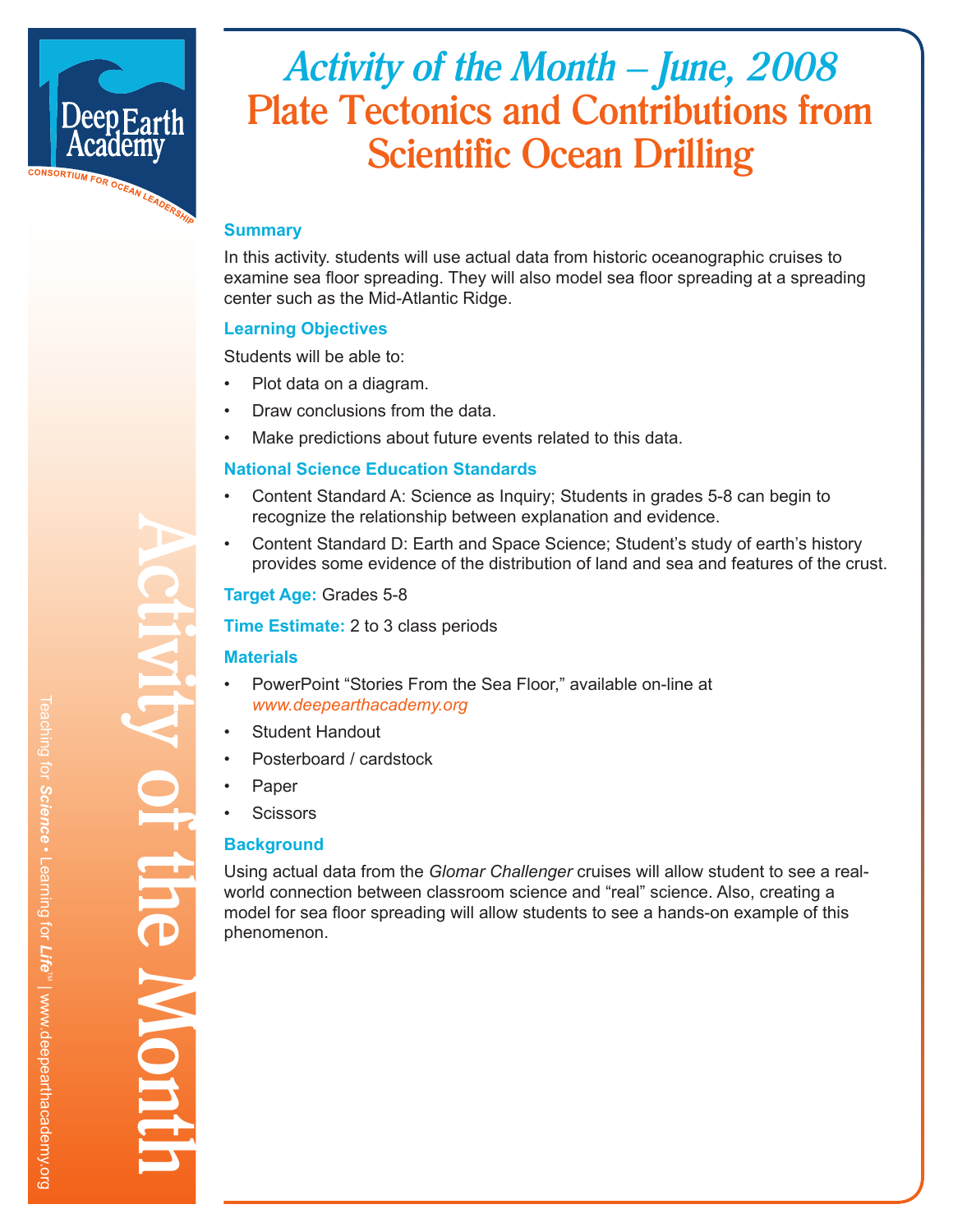## **What To Do**

# **Part 1**

- 1. Students will need to cover basic information on sea floor spreading and the movement of tectonic plates. Some great sources for information are http://library.thinkquest. org/17457/platetectonics/1.php and *http://www. ucmp.berkeley.edu/fosrec/Metzger3.html*
- 2. Be sure to discuss how our planet has changed over geologic time. (For re-creations of the movement of the plates, go to *http://www.ucmp. berkeley.edu/geology/anim1.html*
- 3. Present the PowerPoint "Stories from the Ocean Floor." Students will follow along with the Student Materials, filling in words that are underlined in the PowerPoint.

## **Part 2**

- 1. To create a working model of sea floor spreading, follow the model seen below. The base is best if made from poster board or card stock. The width and length of the base are not critical, as long as they are at least 12 cm wide and 30 cm long. Cut 3 slits, each slightly more than 8 cm wide. One slit needs to be in the center, and the other two at either end of the base, at least 4 cm in from the ends. (You can cut the slits ahead of time using an Exacto knife.) Label the slits A and B at either end.
- 2. For the models of the plates, print out the templates (Page 3).



# *Figure 1.*

- 3. Cut out the plate strips and place them back to back (marked sides together with number 1 at the top) and tape the end as indicated (at the end nearest number 7.
- 4. Put the two strips up through the bottom slit and then off to the slits at either end of the base. (Figure 2.)

## **Procedure for students**

- 5. Thread the two strips through the center slit of the base, keeping the taped edge at the bottom. Pull the "North American Plate" strip down through slit "A" and the "Eurasian Plate" strip through slit "B".
- 6. Push the strips up from below until you can see numbers 3, 4, and 5 on top of the base.
- 7. Hand out the student pages. When students have all completed their models and analysis, lead a discussion about their answers and observations.



*Submitted by: Jan Fechhelm, College Station, Texas, School of Rock 2007*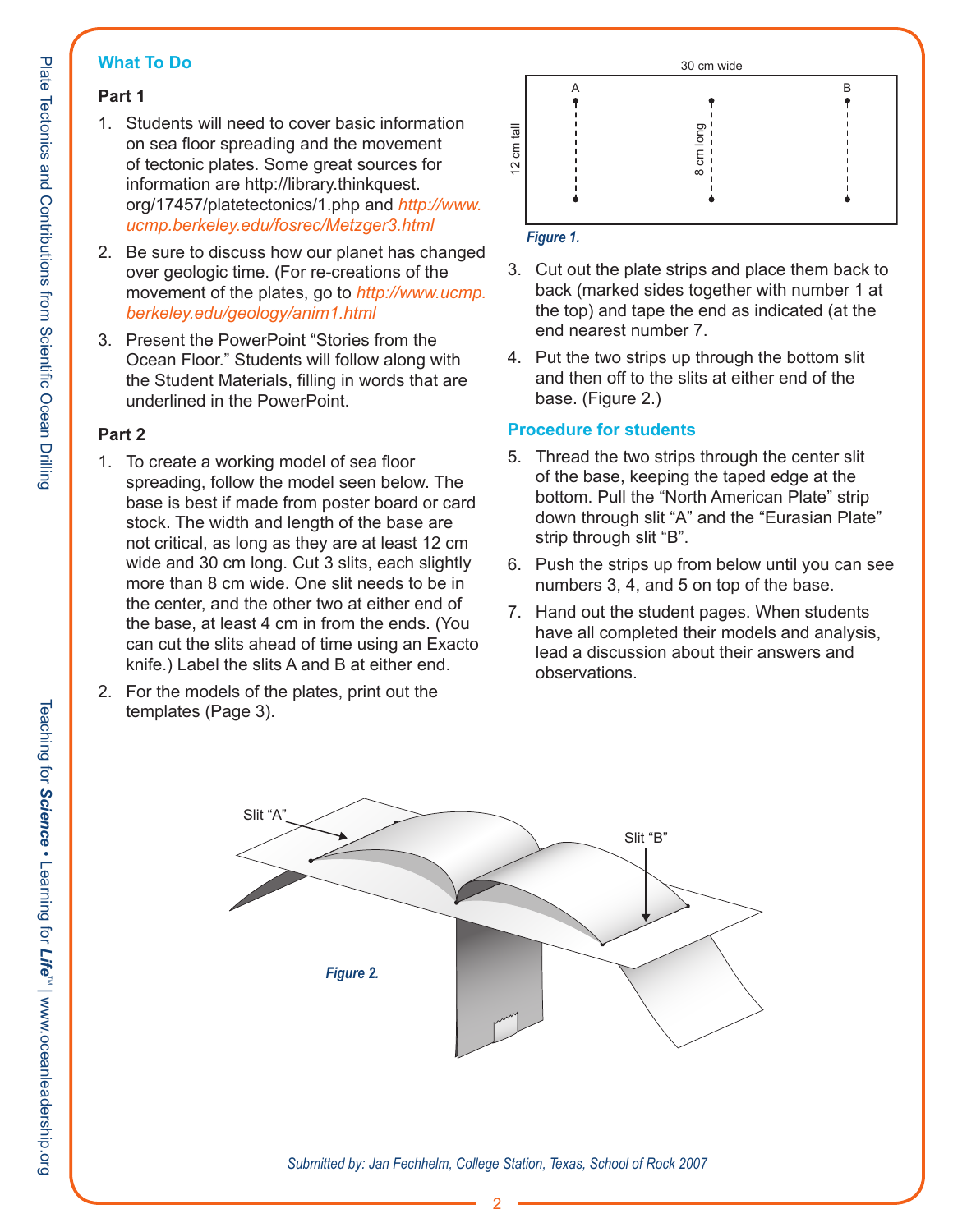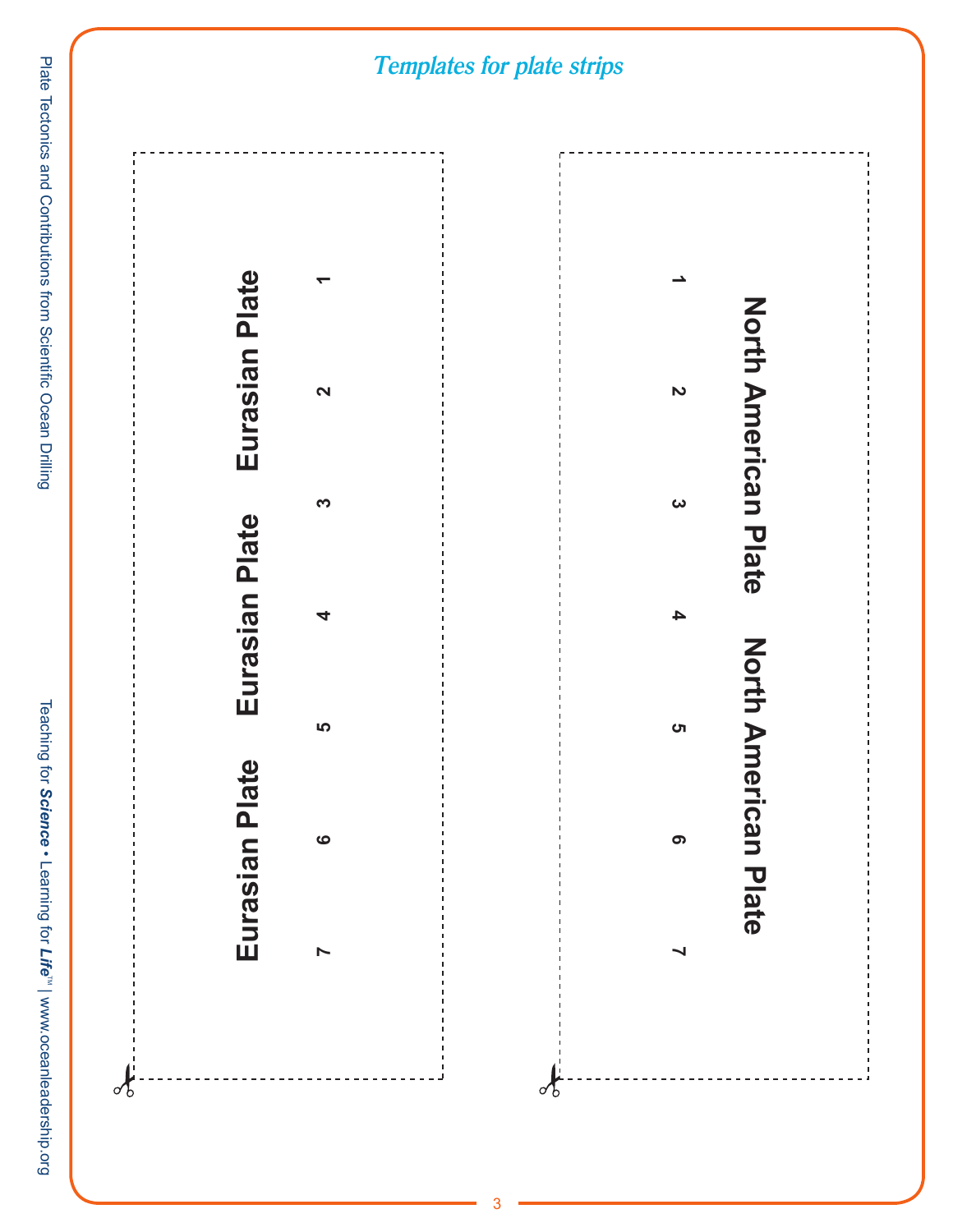# *Student Page*

| was designed to investigate the evolution of ocean basins by core drilling of ocean sediments and<br>underlying oceanic crusts.                                                                                                                              |                                                                                                         |  |
|--------------------------------------------------------------------------------------------------------------------------------------------------------------------------------------------------------------------------------------------------------------|---------------------------------------------------------------------------------------------------------|--|
| 2. The data used in this exercise were taken from cores collected by the drill<br>first of 3 international ocean drilling programs that have continued right up to today.                                                                                    |                                                                                                         |  |
| 3. Remember that the _______________ on the surface of the Earth have ______________________________<br>throughout the Earth's history.<br>These diagrams show what the Earth looked like ______ ____________ _______ ______                                 |                                                                                                         |  |
| 4. When scientists drill into the sea floor, the _______________________________ are at the _____________,<br>and the ________________________________, those that are just settling to the bottom of the ocean,<br>$\text{are }$ _____ ________ __________. |                                                                                                         |  |
| 5. On the third expedition of the ship (Leg 3) the crew drilled 17 holes at 17 different sites along an                                                                                                                                                      |                                                                                                         |  |
| 6. What they found astonished many around the world and opened up a whole new area of scientific<br>investigation.                                                                                                                                           |                                                                                                         |  |
| 7. When ocean cores are drilled, scientists can then look at the _______________ of ancient organisms<br>found in the sediments.                                                                                                                             |                                                                                                         |  |
| 8. From years of study, scientists can tell the ________ of sediments by looking at the fossils.                                                                                                                                                             |                                                                                                         |  |
|                                                                                                                                                                                                                                                              |                                                                                                         |  |
| they were $\frac{1}{1}$ on the $\frac{1}{1}$ on the $\frac{1}{1}$ .                                                                                                                                                                                          | 10. This means that if those organisms are found, scientists can tell the age of the sediments, or when |  |
| 11. There are 3 main groups of microscopic organisms that scientists use.                                                                                                                                                                                    |                                                                                                         |  |
|                                                                                                                                                                                                                                                              |                                                                                                         |  |
|                                                                                                                                                                                                                                                              | Often occur in massive "blooms" in the ocean (so large they can be seen in satellite pictures).         |  |
|                                                                                                                                                                                                                                                              |                                                                                                         |  |
|                                                                                                                                                                                                                                                              |                                                                                                         |  |
| Also can occur in massive "blooms" in the oceans.                                                                                                                                                                                                            |                                                                                                         |  |
|                                                                                                                                                                                                                                                              |                                                                                                         |  |

4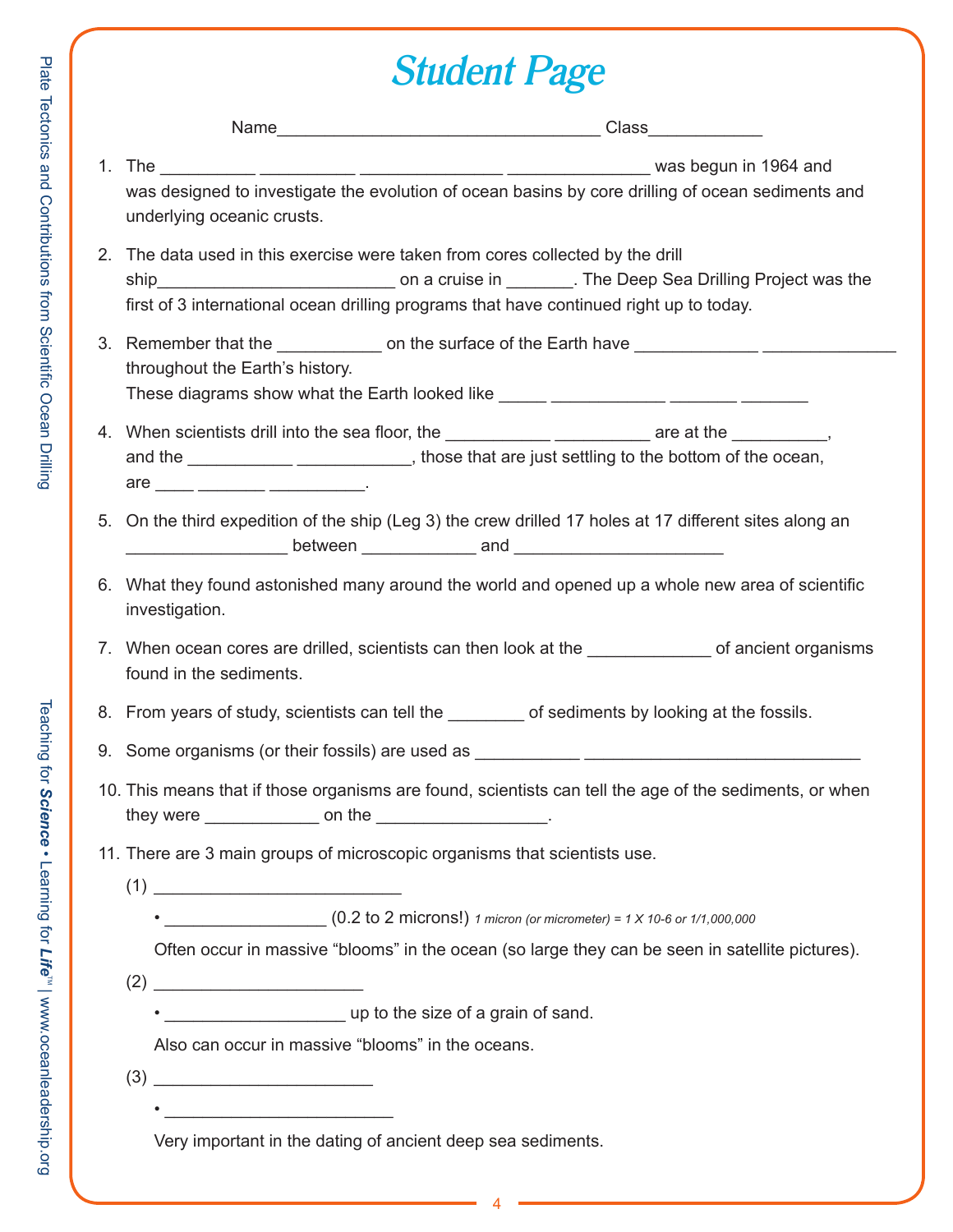#### **Part 1: Just the Facts!**

Use the data below and write the age of the sediments found at each site on the map below. (Write the age on the line by each site.) Then answer the questions on the next page.

| <b>Site</b> | <b>Age of Sediments</b><br>(in millions of years) | <b>Distance from Ridge</b><br>(in km) |
|-------------|---------------------------------------------------|---------------------------------------|
| 14          | 40                                                | 745                                   |
| 15          | 24                                                | 422                                   |
| 16          | 11                                                | 221                                   |
| 17          | 33                                                | 718                                   |
| 18          | 26                                                | 506                                   |
| 19          | 49                                                | 1010                                  |
| 20          | 67                                                | 1303                                  |
| 21          | >76                                               | 1686                                  |